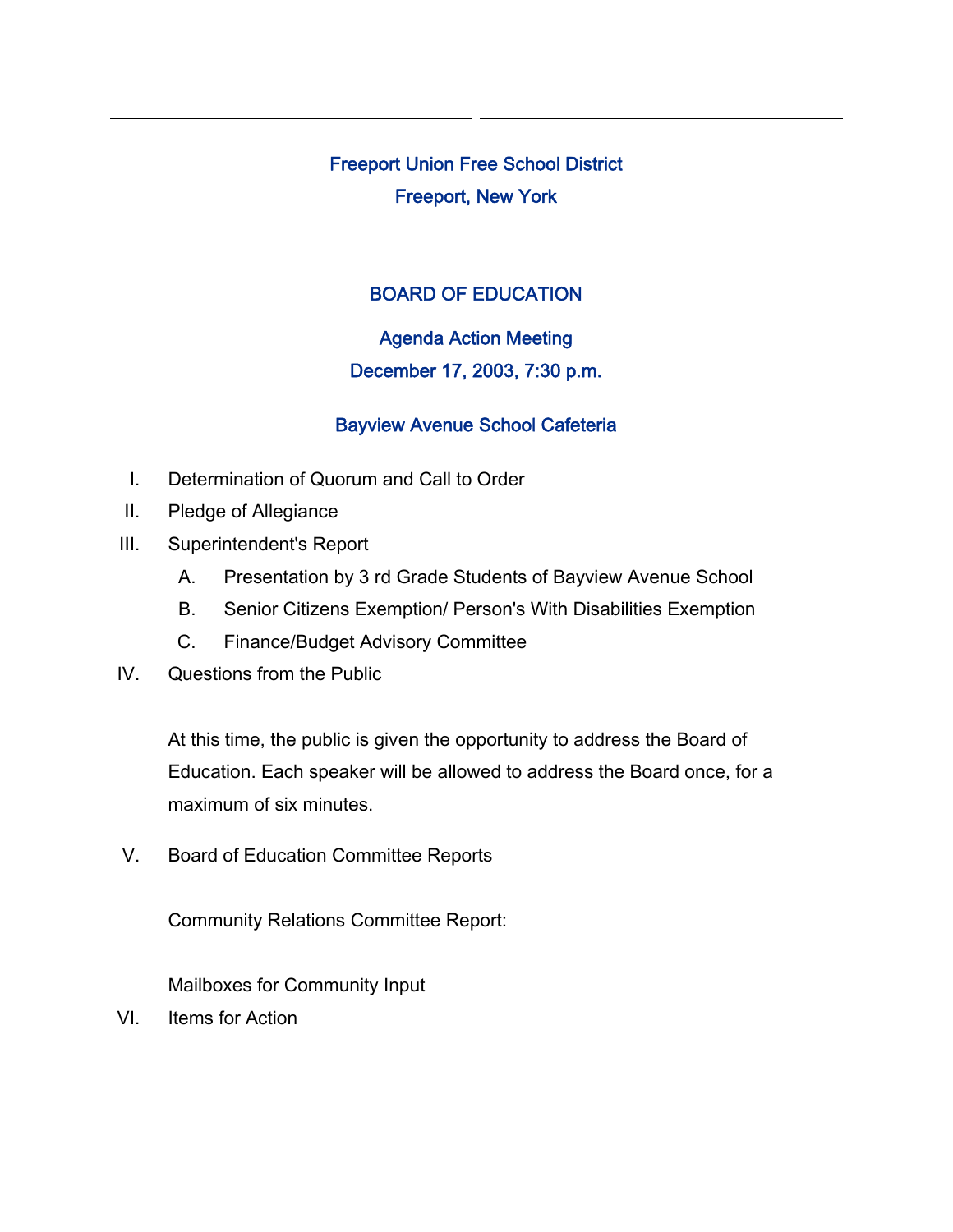Consent Agenda

Consent Agenda Items:

**BE IT RESOLVED** that the Board of Education of the Freeport Union Free School District hereby approves the following items; A; B (1, 2, 3, 4, 5); C (1).

VII.

A. Consent - Approve

Acceptance of the Minutes:

- o November 12, 2003;
- o November 24, 2003;
- o November 25, 2003; and,
- o December 3, 2003
- B. Consent Approve

Personnel Action

- 2. Request for Leave of Absence
- 3. Change of Status
- 4. Resignation of Staff
- 5. Termination of Staff
- 6. Appointment of Staff
- C. Consent Approve

**Education**